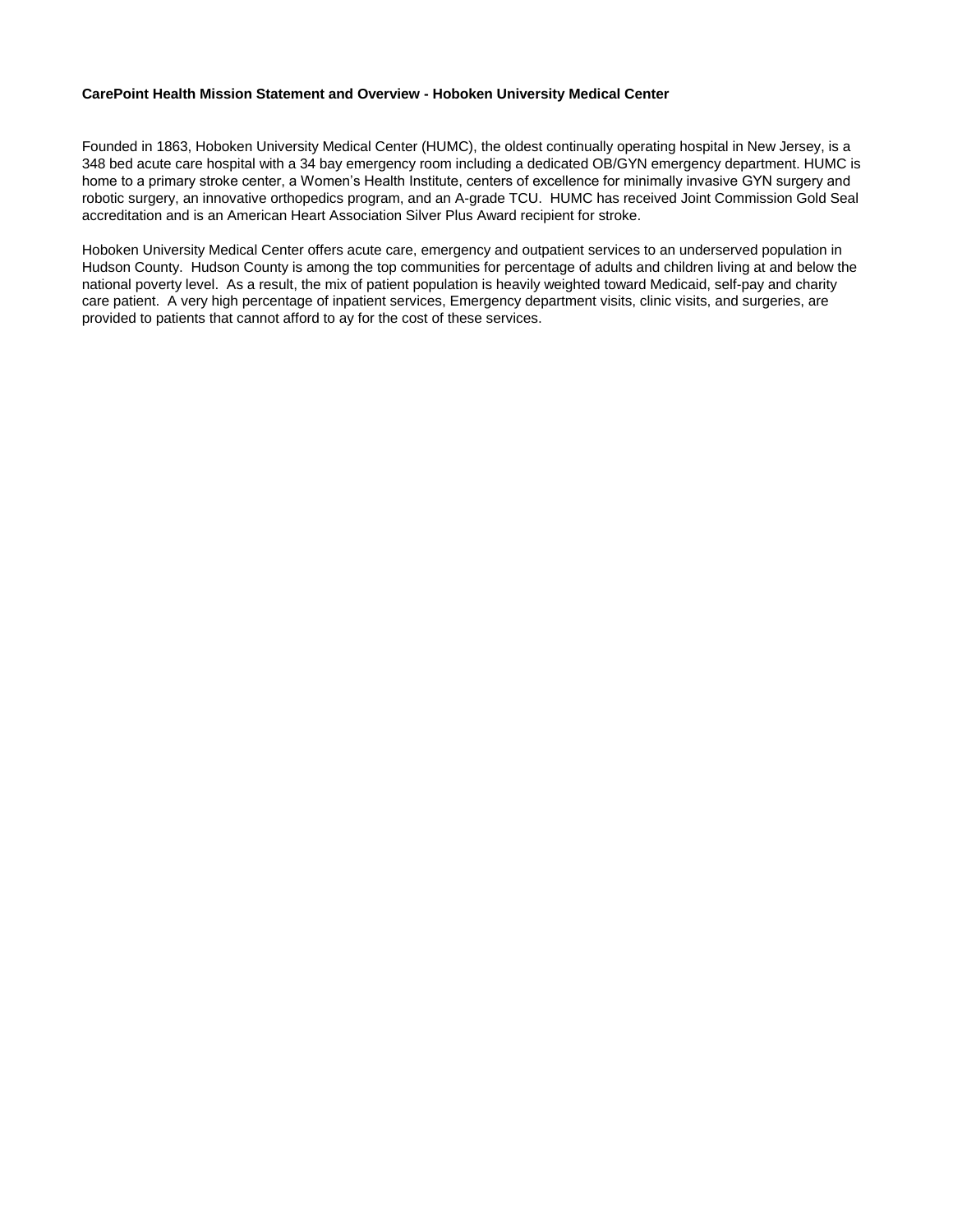#### **CarePoint Health - Hoboken University Medical Center Statement of Operations DRAFT - (unaudited) (in thousands)**

**Part I**

|                                                                                                                                     | Dec. 31 2019                                | Dec. 31, 2020 |                                        |  |
|-------------------------------------------------------------------------------------------------------------------------------------|---------------------------------------------|---------------|----------------------------------------|--|
| <b>Operating Revenues</b><br>Net patient service revenue<br>Other operating revenue<br><b>Charity Care</b><br><b>Total Revenues</b> | \$<br>176,835<br>6,067<br>11,237<br>194,138 | \$            | 153,266<br>16,208<br>11,014<br>180,488 |  |
| <b>Operating Expenses</b><br>Salaries and wages                                                                                     | 64,442                                      |               | 66,456                                 |  |
| Supplies/Other Expenses                                                                                                             | 101.057                                     |               | 93,659                                 |  |
| Employee benefits                                                                                                                   | 10,573                                      |               | 13,632                                 |  |
| <b>Total Operating Expenses before Interest,</b>                                                                                    |                                             |               |                                        |  |
| <b>Depreciation &amp; Amortization</b>                                                                                              | 176,071                                     |               | 173,747                                |  |
| Operating Income / (Loss) before Interest,                                                                                          |                                             |               |                                        |  |
| <b>Depreciation &amp; Amortization</b>                                                                                              | 18,067                                      |               | 6,741                                  |  |
| Interest Expense                                                                                                                    | 7,545                                       |               | 7,528                                  |  |
| Depreciation and Amortization                                                                                                       | 7,909                                       |               | 8,232                                  |  |
| <b>Total Interest, Depreciation &amp; Amortization</b>                                                                              | 15,454                                      |               | 15,761                                 |  |
| Net Income (Loss)                                                                                                                   | 2,613                                       | \$            | (9,020)                                |  |
| <b>Total Assets</b>                                                                                                                 | 186,595                                     |               | 211,355                                |  |
| <b>Total Liabilities</b>                                                                                                            | 96,467                                      |               | 143,051                                |  |
| Equity                                                                                                                              | 90,128                                      |               | 68,304                                 |  |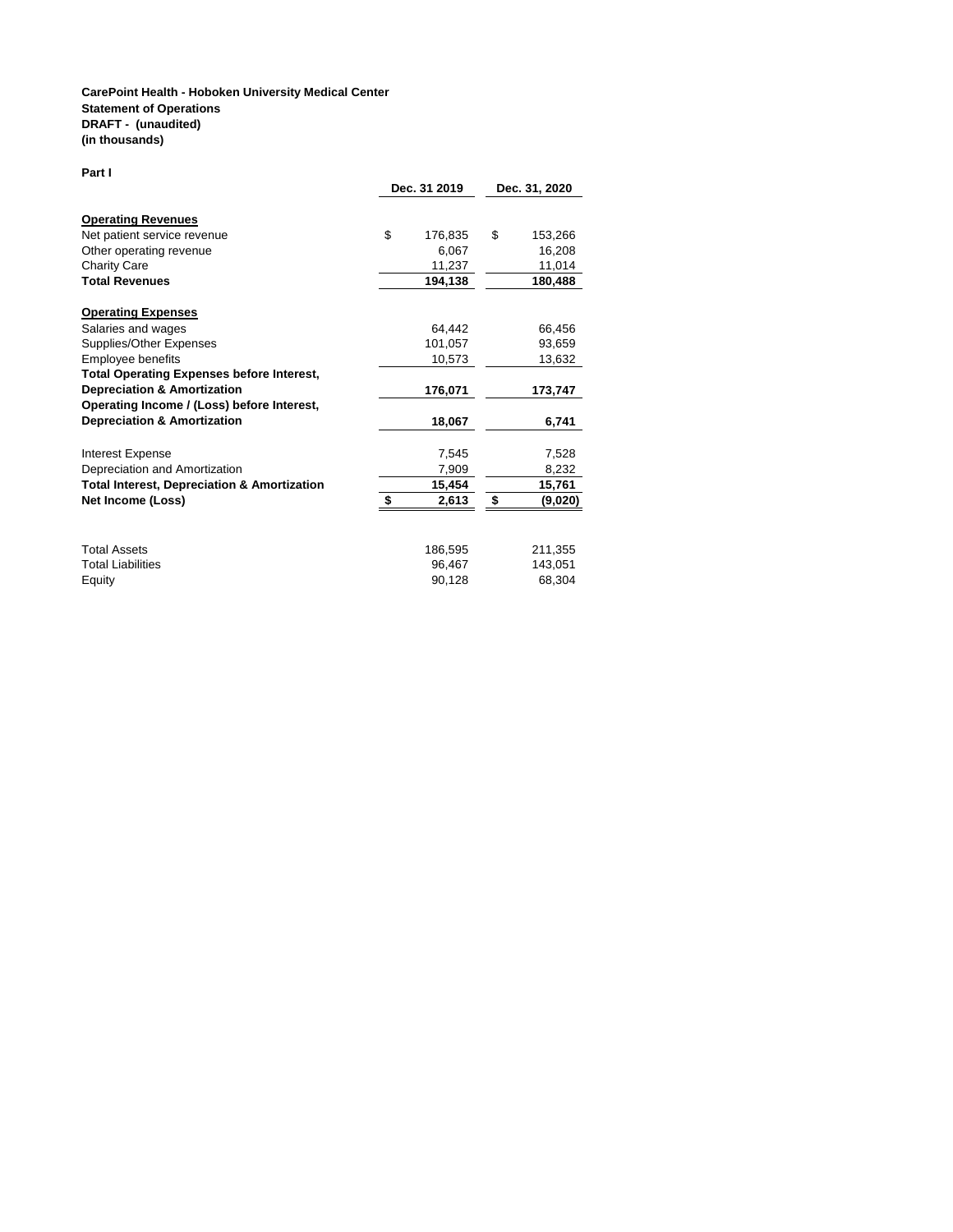## **CarePoint Health - Hoboken University Medical Center DRAFT- Top 5 Independent Contractors Dcember 31, 2020**

|                                             |                             | Amount     |
|---------------------------------------------|-----------------------------|------------|
| Richards, Layton & Finger                   | Legal                       | 968,687.69 |
| McElroy, Deutsch, Mulvaney & Carpenter, LLP | Legal                       | 601,256.07 |
| Hoboken Associates, LP                      | Lease/Rent                  | 573,857.23 |
| Fastaff, LLC                                | Staffing                    | 554,136.55 |
| Medassist Firstsource Soln, LLC             | Consulting / Rev Cycle Supp | 465,075.00 |
| Total $#$ of 1099's                         |                             | 143        |
| Total # over \$100K                         |                             | 25         |
| # of $W2's$                                 |                             | 1.146      |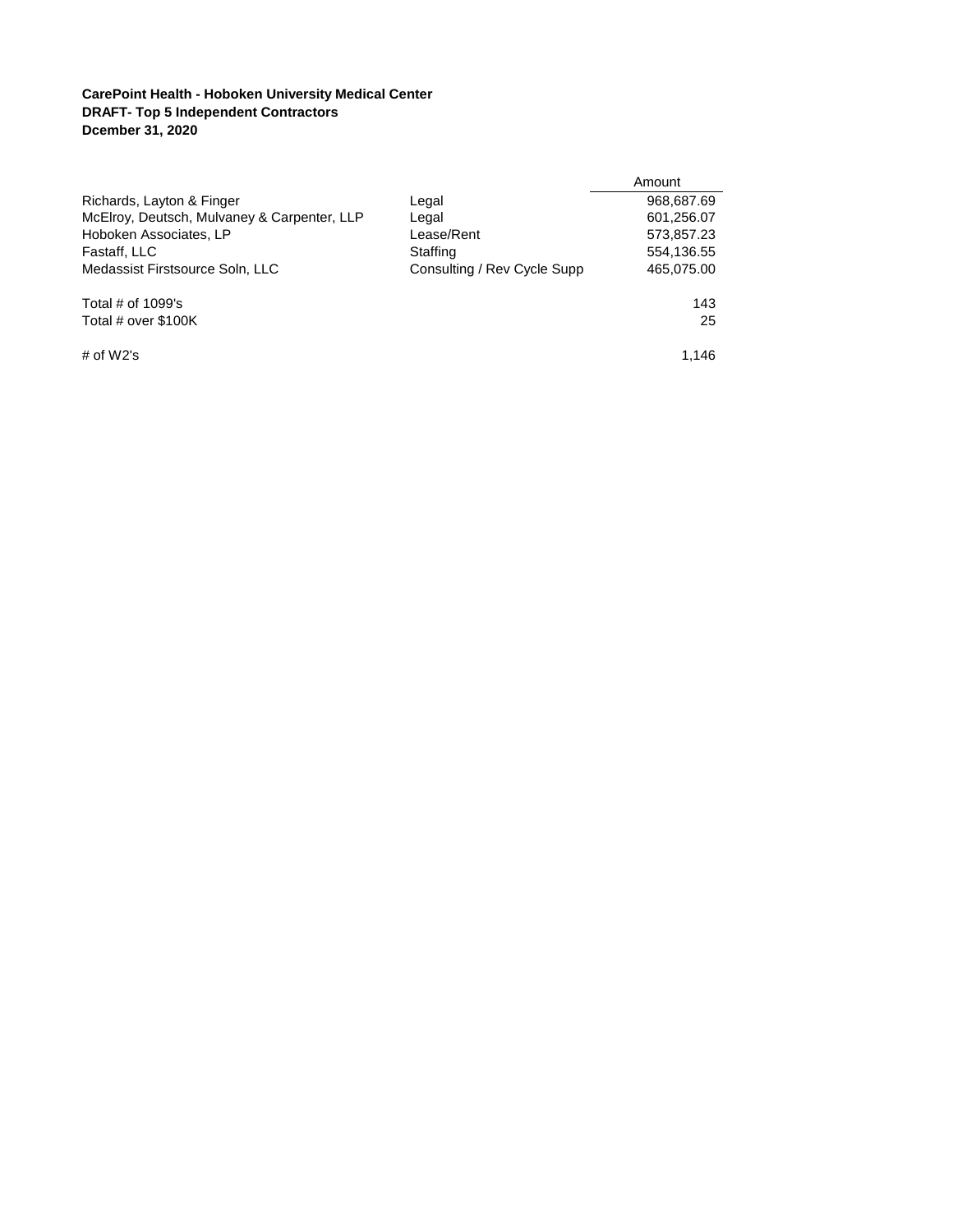### **CarePoint Health - Hoboken University Medical Center DRAFT - Part VI**

| ves |
|-----|
| ves |
| ves |
|     |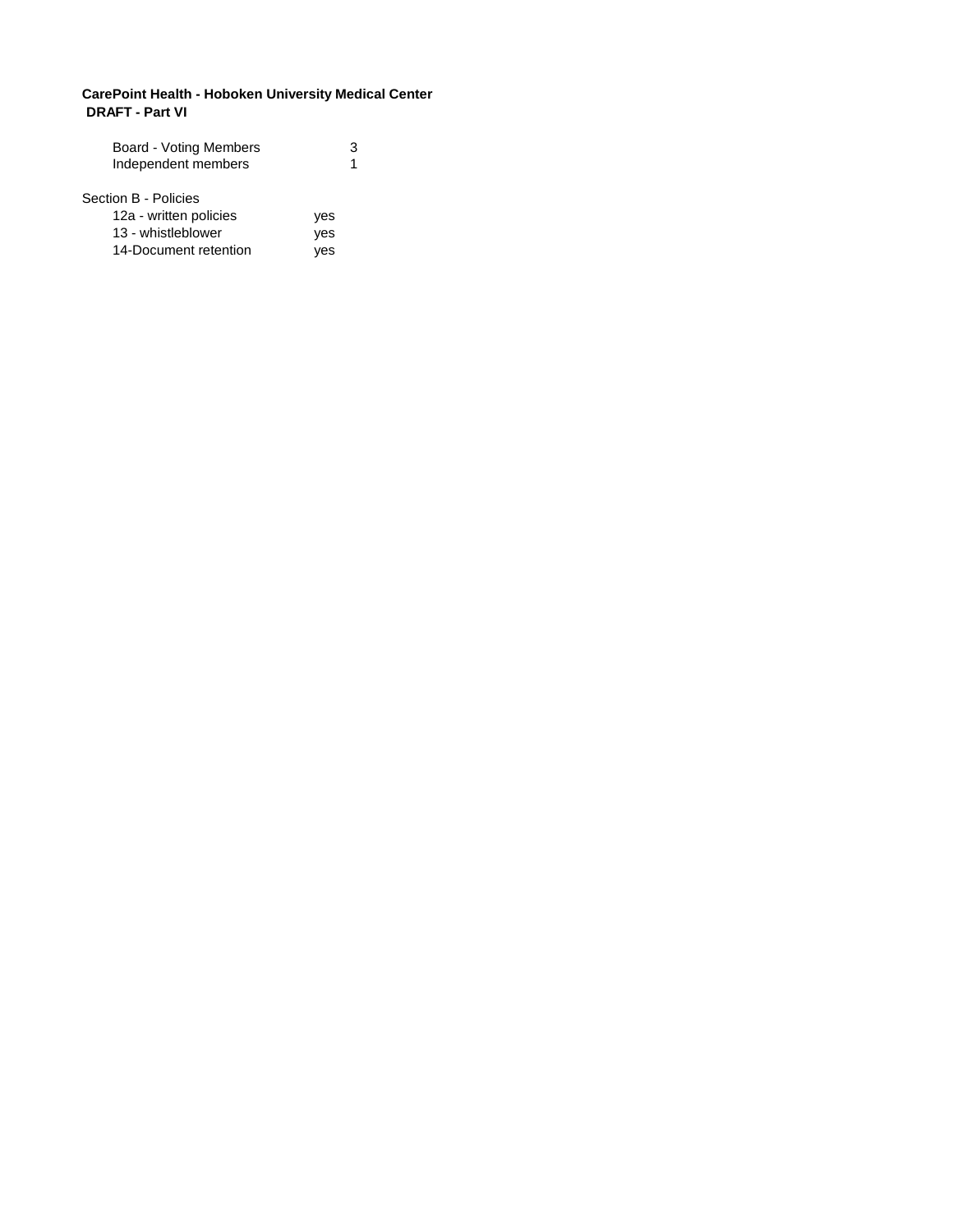**CarePoint Health - Hoboken University Medical Centers Financial Statement Schedules Part VIII DRAFT - Statement of Revenue (in thousands)**

|                                |     | Dec. 31 2019 |  |         |
|--------------------------------|-----|--------------|--|---------|
| <b>Program Service Revenue</b> |     |              |  |         |
| Net patient service revenue    | \$. | 194.122      |  | 162.327 |
| Other operating revenue        |     | 6.067        |  | 16,208  |
| <b>Total Revenues</b>          |     | 200,188      |  | 178,535 |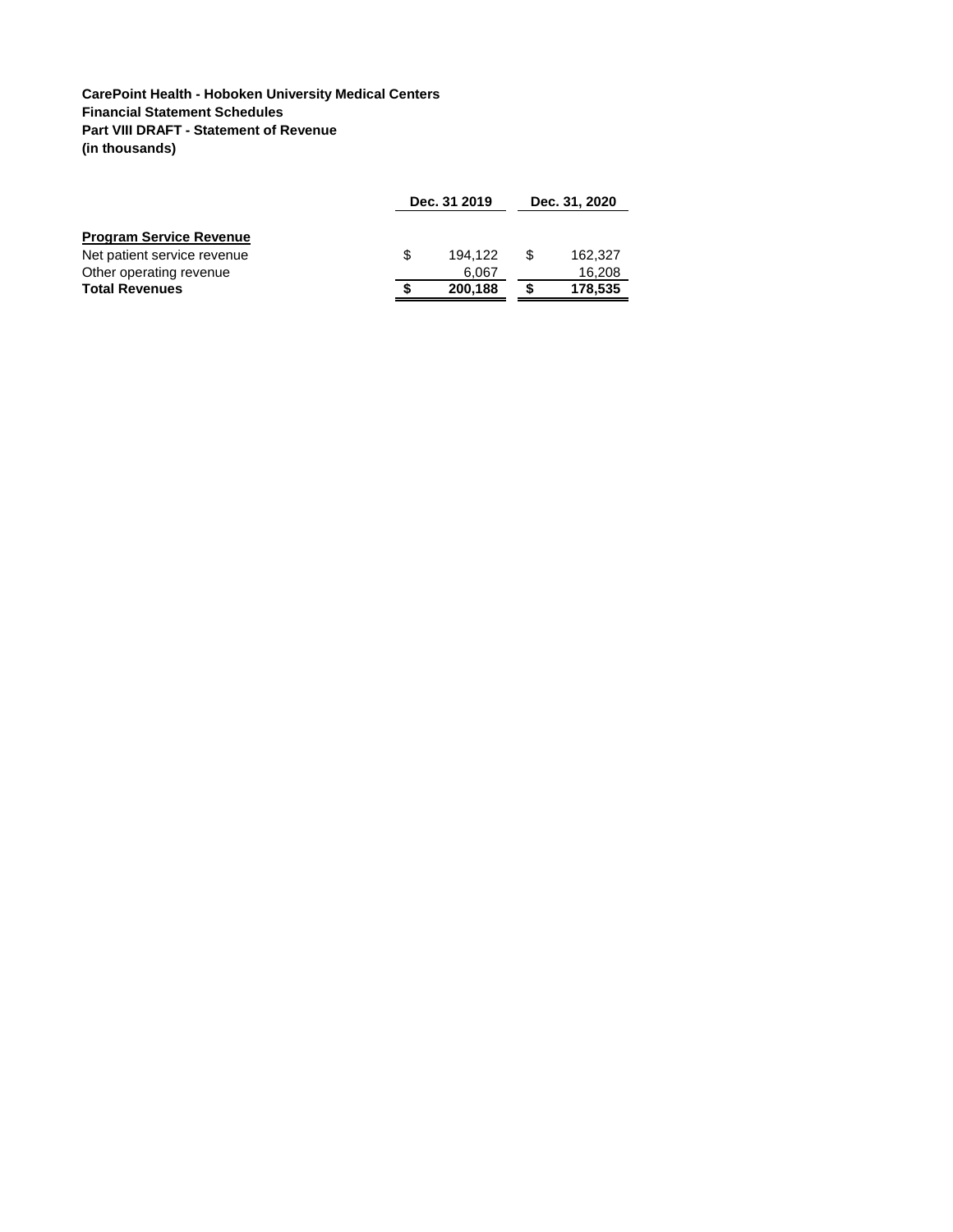# **CarePoint Health - Hoboken University Medical Center Financial Statement Schedules Part IX DRAFT - Statement of Functional Expenses**

# **(in thousands)**

|                                                   | Dec 31, 2020 |         |                |                                |                                     |        |
|---------------------------------------------------|--------------|---------|----------------|--------------------------------|-------------------------------------|--------|
| Part IX Statement of Functional Expenses          |              | Total   |                | Program<br>Service<br>Expenses | Management<br>& General<br>Expenses |        |
| Salaries, Wages, and Contract Labor               | \$           | 66,456  | $\mathfrak{L}$ | 53,165                         | \$                                  | 13,291 |
| <b>Fringe Benefits</b>                            |              | 13,632  |                | 10,905                         |                                     | 2,726  |
| <b>Purchased Services</b>                         |              | 9,718   |                | 7,774                          |                                     | 1,944  |
| Revenue Cycle Fees                                |              | 6,564   |                | 6,564                          |                                     |        |
| Physician Directorships and other Physician Costs |              | 1,690   |                | 1,352                          |                                     | 338    |
| <b>Physician Practices Expense</b>                |              | 21,636  |                | 17,309                         |                                     | 4,327  |
| <b>Property Taxes</b>                             |              | 1,056   |                | 845                            |                                     | 211    |
| <b>Medical Surgical Supplies</b>                  |              | 11,699  |                | 11,699                         |                                     |        |
| Liability and Workers Compensation Insurance      |              | 2,458   |                | 1,967                          |                                     | 492    |
| Rent, Maintenance, Repairs                        |              | 7,701   |                | 6,161                          |                                     | 1,540  |
| <b>Utilities</b>                                  |              | 1,802   |                | 1,442                          |                                     | 360    |
| Pharmaceuticals                                   |              | 5,160   |                | 5,160                          |                                     |        |
| <b>Administrative Support Services</b>            |              | 15,068  |                | 12,054                         |                                     | 3,014  |
| All Other Supply                                  |              | 9,106   |                | 7,285                          |                                     | 1,821  |
| <b>Interest Expense</b>                           |              | 7,529   |                |                                |                                     | 7,529  |
| <b>Depreciation Expense</b>                       |              | 8,232   |                |                                |                                     | 8,232  |
| <b>Total Expense</b>                              |              | 189,508 | \$             | 143,682                        | \$                                  | 45,826 |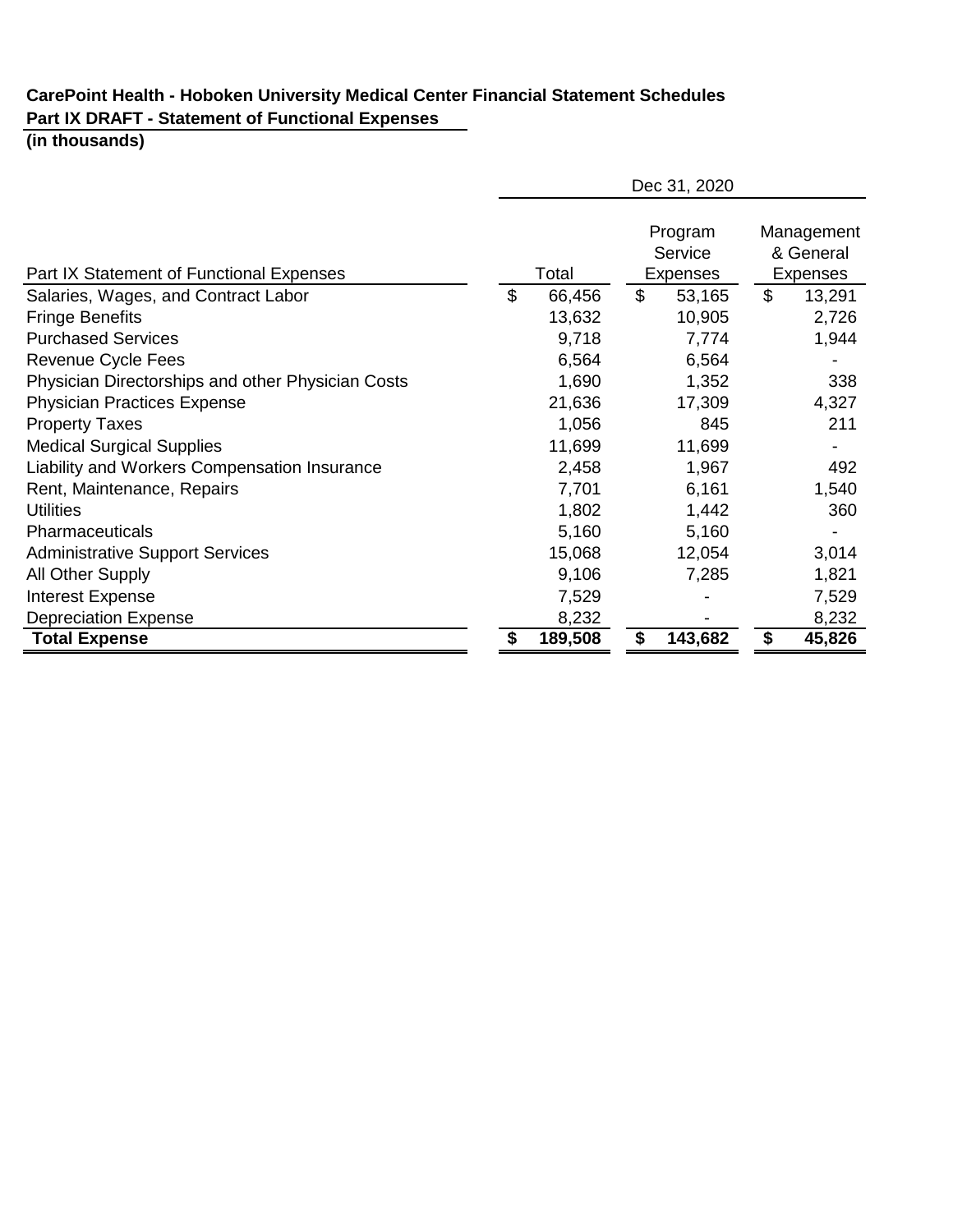|                          | Cost or other | <b>Accumulated</b>  |                   |
|--------------------------|---------------|---------------------|-------------------|
|                          | basis (other) | <b>Depreciation</b> | <b>Book Value</b> |
| 1a Land                  | \$            |                     | \$                |
| b Buildings              | 54,844,332    | 33,515,981          | 21,328,351        |
| c Leasehold Improvements | 19,106,918    | 5,215,064           | 13,891,854        |
| d Equipment              | 32,545,178    | 29,379,045          | 3,166,133         |
| e Other                  | 718,058       | 419,273             | 298,785           |
| Total                    | 107,214,486   | 68,529,363          | 38,685,123        |
| Intangibles              | 27,545,000    | 9,373,500           | 18,171,500        |
| Total                    | 134,759,486   | 77,902,863<br>S     | 56,856,623<br>S   |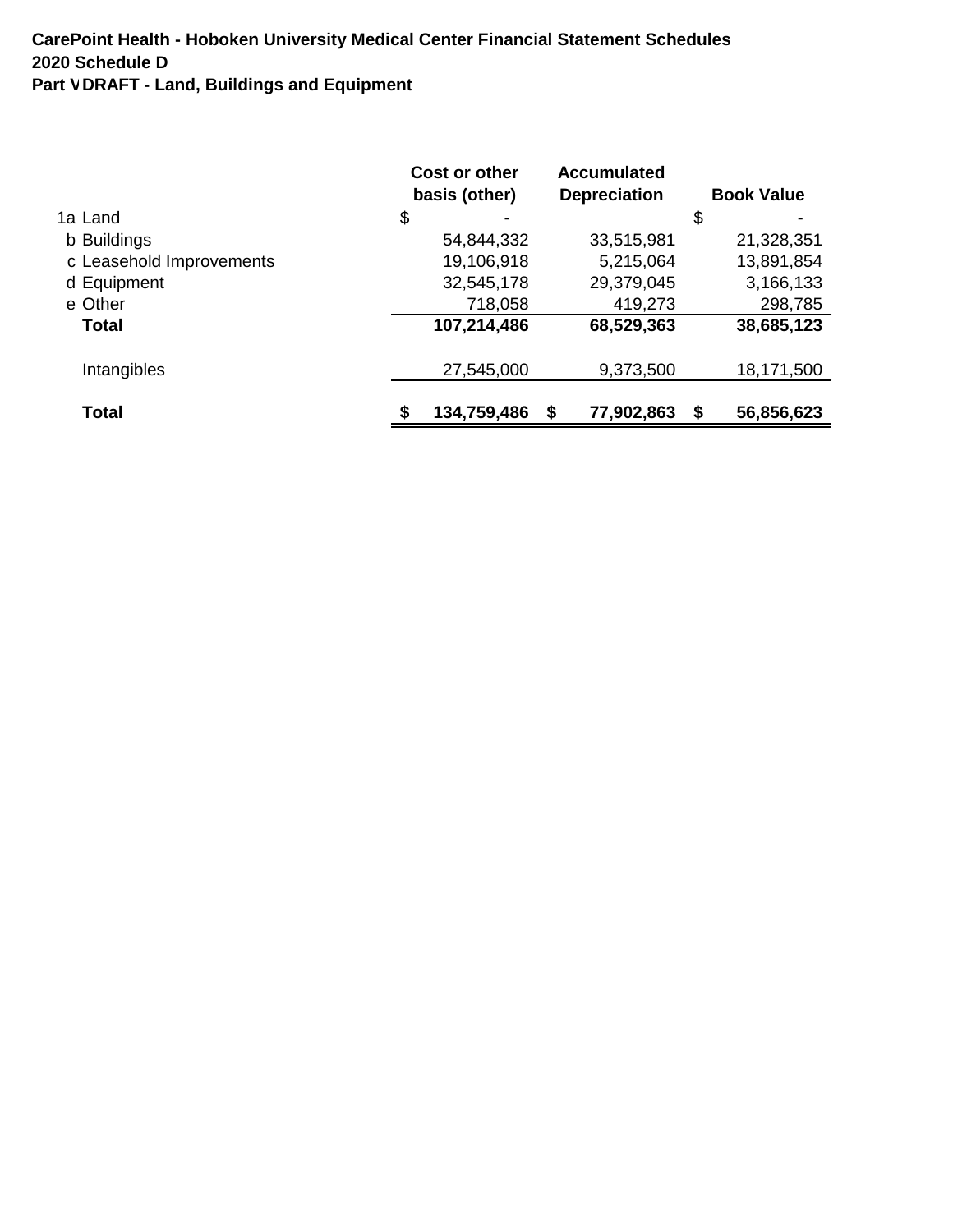|                                                                                                                                                                                                                                                                                              | Dec. 31 2019 |                                                    | Dec. 31, 2020 |                                                       |
|----------------------------------------------------------------------------------------------------------------------------------------------------------------------------------------------------------------------------------------------------------------------------------------------|--------------|----------------------------------------------------|---------------|-------------------------------------------------------|
| <b>Assets</b>                                                                                                                                                                                                                                                                                |              |                                                    |               |                                                       |
| <b>Current Assets:</b>                                                                                                                                                                                                                                                                       |              |                                                    |               |                                                       |
| Cash and cash equivalents - Unrestricted                                                                                                                                                                                                                                                     | \$           | 17,949                                             | \$            | 11,535                                                |
| Cash and cash equivalents - Restricted                                                                                                                                                                                                                                                       |              | 4,960                                              |               | 52,050                                                |
| Net Patient accounts receivable                                                                                                                                                                                                                                                              |              | 72,758                                             |               | 58,348                                                |
| Investments                                                                                                                                                                                                                                                                                  |              | 1,003                                              |               | 1,003                                                 |
| Other receivables                                                                                                                                                                                                                                                                            |              | 492                                                |               | 532                                                   |
| Due From Related Party                                                                                                                                                                                                                                                                       |              | 20,390                                             |               | 25,936                                                |
| <b>Inventory &amp; Other Assets</b>                                                                                                                                                                                                                                                          |              | 2,930                                              |               | 3,521                                                 |
| Prepaid expenses                                                                                                                                                                                                                                                                             |              | 1,755                                              |               | 1,574                                                 |
| <b>Total current assets</b>                                                                                                                                                                                                                                                                  |              | 122,237                                            |               | 154,498                                               |
| Intangible Assets                                                                                                                                                                                                                                                                            |              | 20,926                                             |               | 18,172                                                |
| Property and equipment, net                                                                                                                                                                                                                                                                  |              | 43,433                                             |               | 38,685                                                |
| Total Assets, Deferred Cost & Equipment                                                                                                                                                                                                                                                      |              | 64,359                                             |               | 56,857                                                |
| <b>Total Assets</b>                                                                                                                                                                                                                                                                          | \$           | 186,595                                            | \$            | 211,355                                               |
|                                                                                                                                                                                                                                                                                              |              |                                                    |               |                                                       |
| <b>Liabilities and Member's Equity</b><br><b>Current Liabilities:</b><br><b>Current portion of Capitalized leases</b><br>Accounts payable and accrued expenses<br><b>Accrued Compensation</b><br>Due to Related Party<br>Loan Payable<br><b>Deferred Revenue</b><br>Accrued interest payable | \$           | 4,342<br>12,544<br>5,295<br>38,707<br>1,746<br>675 | \$            | 4,071<br>13,532<br>5,927<br>38,707<br>38,350<br>1,683 |
| Due to Third Party-Current Portion                                                                                                                                                                                                                                                           |              | 1,217                                              |               | 1,171                                                 |
| <b>Total current liabilities</b>                                                                                                                                                                                                                                                             |              | 64,526                                             |               | 103,442                                               |
| <b>Long Term Liabilities:</b><br>Capital Lease Payable, less current portion                                                                                                                                                                                                                 |              | 29,568                                             |               | 25,497                                                |
|                                                                                                                                                                                                                                                                                              |              | 850                                                |               | 12,710                                                |
| Due to Third Party, less current portion<br>Benefits Payable, less current portion                                                                                                                                                                                                           |              |                                                    |               | 1,403                                                 |
| <b>Total liabilities</b>                                                                                                                                                                                                                                                                     |              | 1,523<br>96,467                                    |               | 143,051                                               |
|                                                                                                                                                                                                                                                                                              |              |                                                    |               |                                                       |
| <b>Member's Equity:</b><br>Member's Equity (deficit)                                                                                                                                                                                                                                         |              | 90,128                                             |               | 68,304                                                |
| <b>Total Member's Equity</b>                                                                                                                                                                                                                                                                 |              | 90,128                                             |               | 68,304                                                |
|                                                                                                                                                                                                                                                                                              |              |                                                    |               |                                                       |
| <b>Total Liabilities and Member's Equity</b>                                                                                                                                                                                                                                                 |              | 186,595                                            | \$            | 211,355                                               |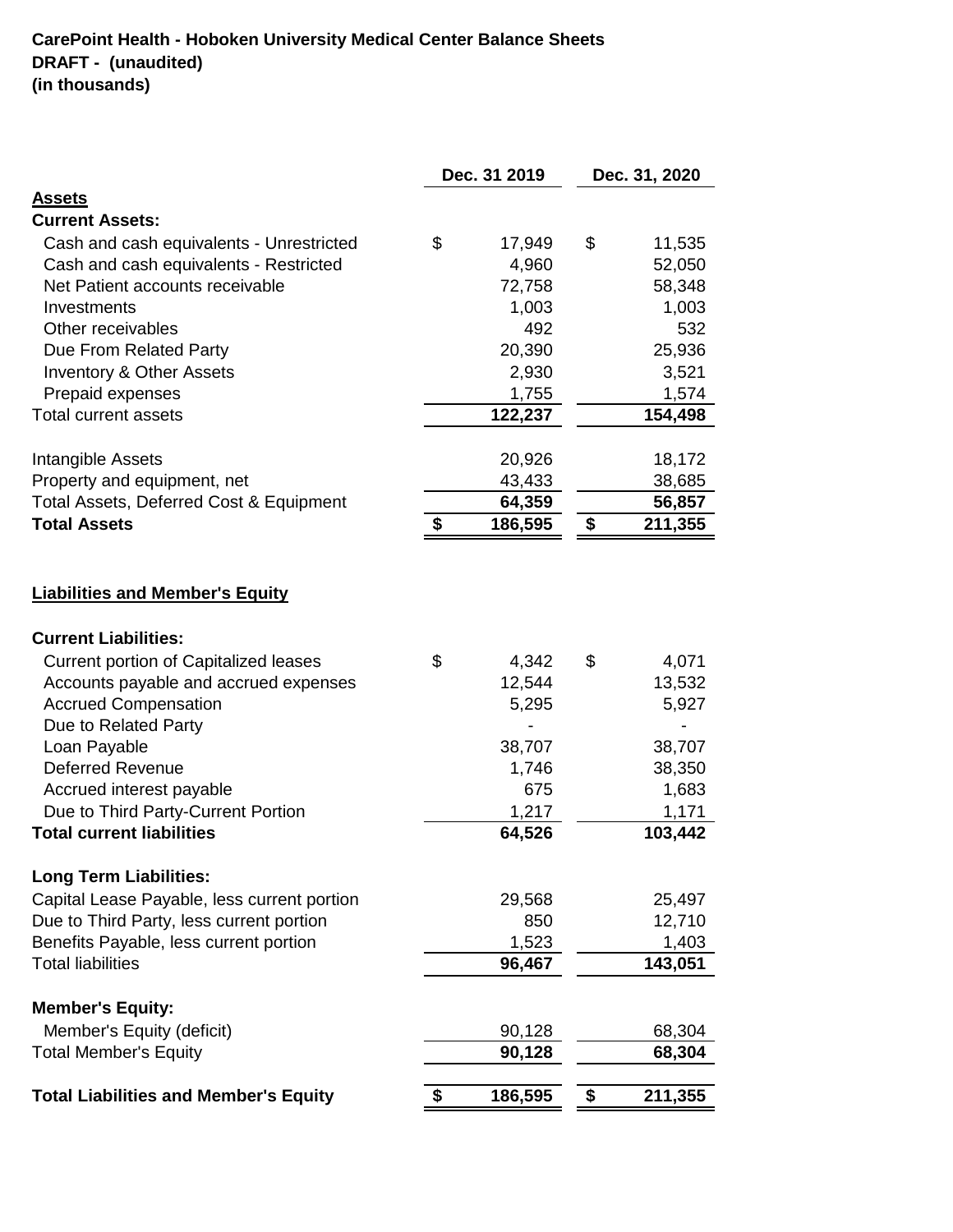## **CarePoint Health - Hoboken University Medical Center Part XI DRAFT - Reconciliation of Equity (in thousands)**

|                                               |    | Dec. 31, 2020      |
|-----------------------------------------------|----|--------------------|
| Equity at beginning of period                 | \$ | 90,128             |
| <b>Total Revenue</b><br><b>Total Expenses</b> |    | 180,488<br>189,508 |
| <b>Subtotal</b>                               |    | 81,108             |
| <b>Equity Distributions</b>                   |    | 12,804             |
| Equity at end of period                       | S  | 68,304             |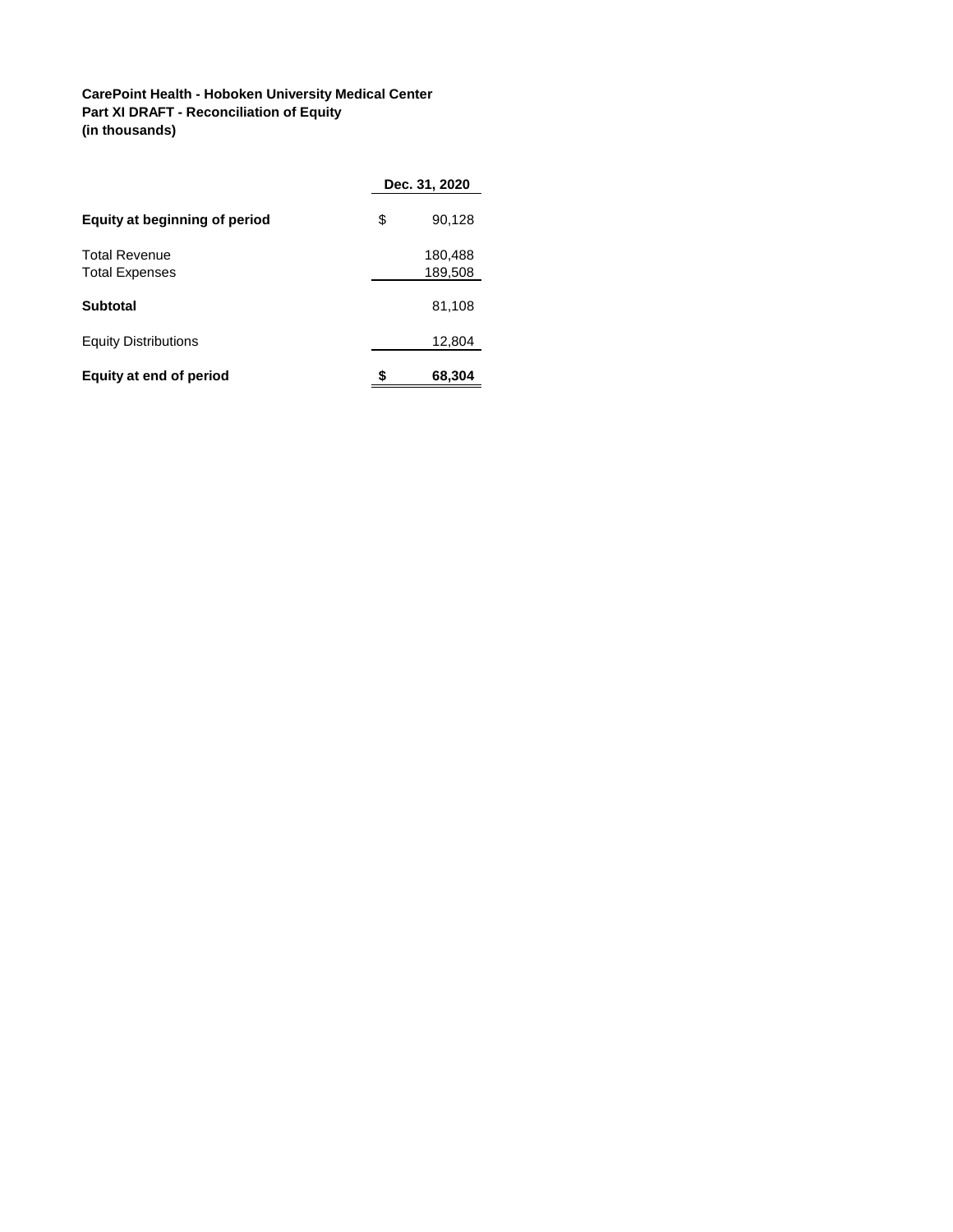## **CarePoint Health - Hoboken University Medical Center Part XII - DRAFT Accounting and Reporting**

## Part XII Financial Statements and Reporting

| 1. Accounting method used:                                                                                                                                             | Accrual |
|------------------------------------------------------------------------------------------------------------------------------------------------------------------------|---------|
| 2a. Were the organization's financial statements<br>compiled or reviewed by an independent<br>accountant?                                                              | No      |
| 2b. Were the organization's financial sttaements<br>audited by an independent accountant?                                                                              | No      |
| 3a. As a result of a federal award, was the<br>organization required to undergo and audit or audits<br>as set forth in the Single Audit Act and OMB<br>Circular A-133? | No      |
| Other assets<br>Total assets                                                                                                                                           | 211,355 |
| Percent of total assets                                                                                                                                                | 0%      |
| Other liabilities                                                                                                                                                      |         |
| <b>Total liabilities</b>                                                                                                                                               | 143,051 |
| Percent of total liabilities                                                                                                                                           | $0\%$   |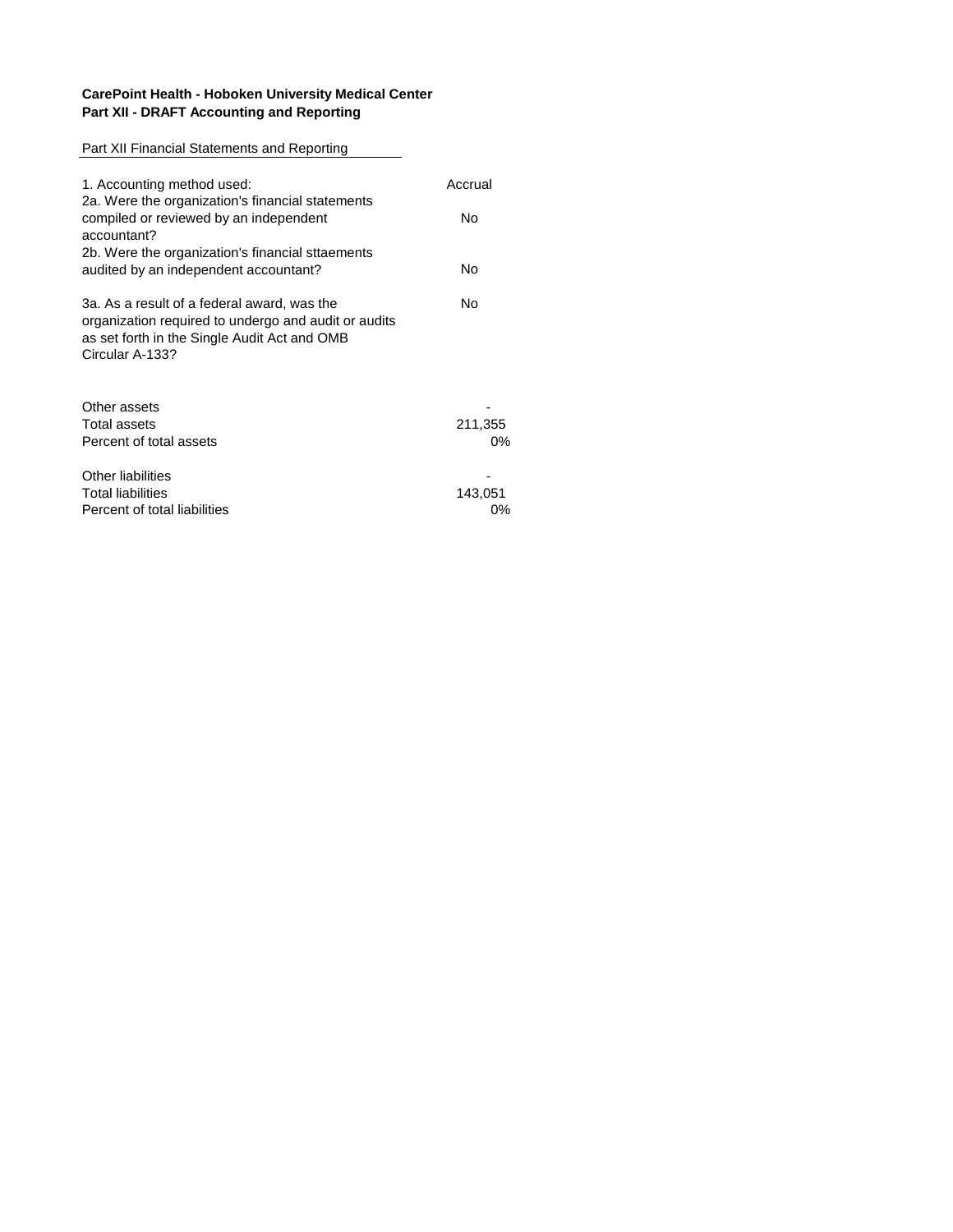#### **CarePoint Health - Hoboken University Medical Center Schedule H Part I DRAFT - Financial Assistance and Certain Other Community Benefits at Cost**

| 1a Did the organization have a financial assistance policy during the tax year? If "No," skip to question 6a<br>b If "Yes," was it a written policy?                                                             | Yes<br>Yes                                          |
|------------------------------------------------------------------------------------------------------------------------------------------------------------------------------------------------------------------|-----------------------------------------------------|
| 2 If the organization had multiple hospital facilities, indicate which of the following best describes application of the<br>financial assistance policy to its various hospital facilities during the tax year. | N/A                                                 |
| 3a Did the organization use Federal Poverty Guidelines (FPG) as a factor in determining eligibility for providing free care?                                                                                     | No                                                  |
| 3b Did the organization use FPG as a factor in determining eligibility for providing discounted care?                                                                                                            | Yes                                                 |
| If "Yes," indicate which of the following was the family income limit for eligibility for discounted care:                                                                                                       | Other-no<br>Insurance source                        |
| 3c If the organization used factors other than FPG in determining eligibility, describe in Part VI the criteria used for determining eligibility for free or discounted care.                                    | Lack of insurance<br>coverage for                   |
| Include in the description whether the organizationused an asset test or other threshold, regardless of income, as a factor in determining eligibility for free or                                               | uninsured<br>patients. This is<br>not an asset test |
| discounted care.                                                                                                                                                                                                 | performed for<br>discounted care.                   |
| 4 Did the organization's financial assistance policy that applied to the largest number of its patients during the tax<br>year provide for free or discounted care to the "medically indigent"?                  | Yes                                                 |
| 5a Did the organization budget amounts for free or discounted care provided under its financial assistance policy during<br>the tax year?                                                                        | Yes                                                 |
| b If "Yes," did the organization's financial assistance expenses exceed the budgeted amount?                                                                                                                     | Yes                                                 |
| c If "Yes" to line 5b, as a result of budget considerations, was the organization unable to provide free or discounted<br>care to a patient who was eligibile for free or discounted care?                       | No                                                  |
| 6a Did the organization prepare a community benefit report during the tax year?                                                                                                                                  | N/A                                                 |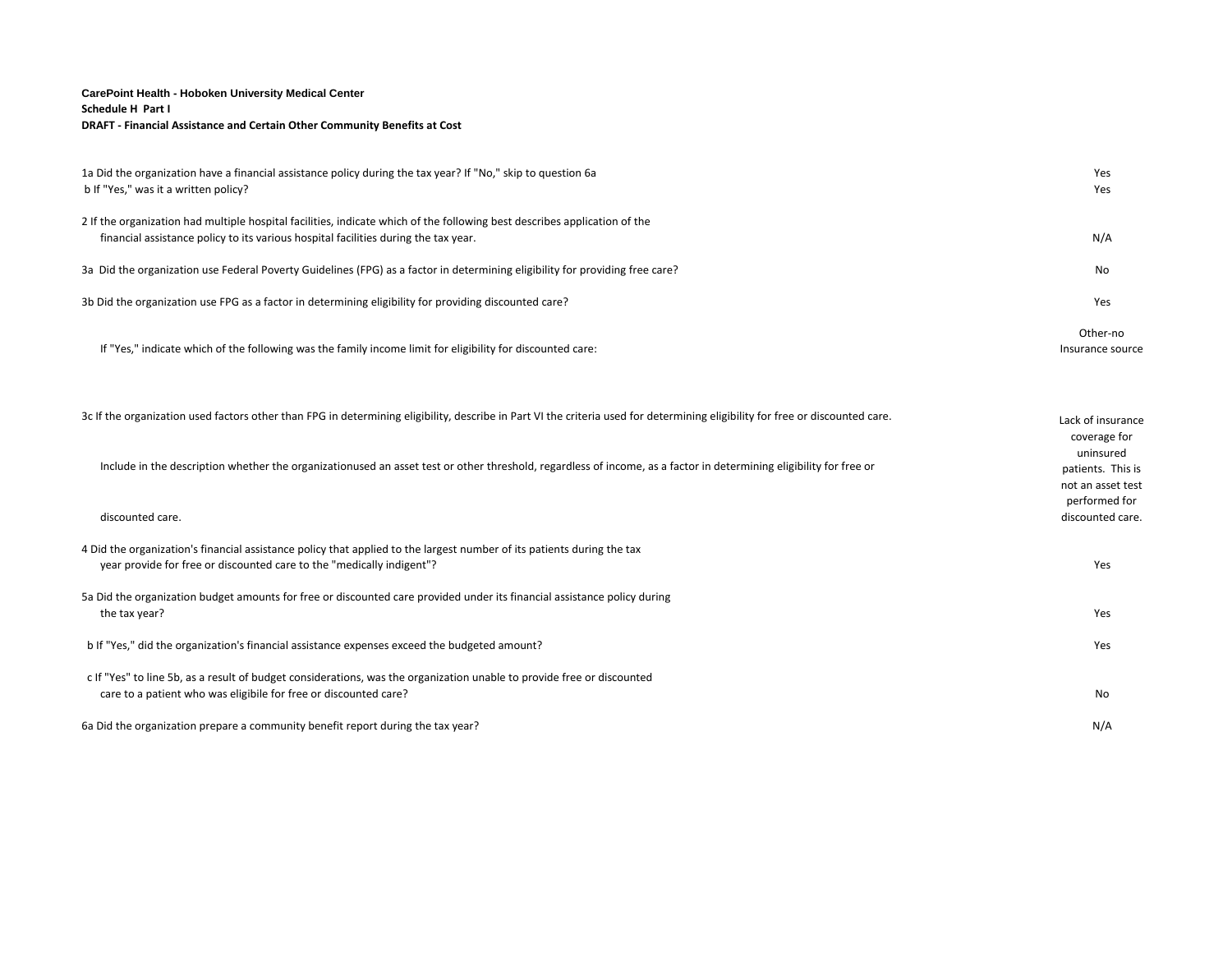#### **CarePoint Health - Hoboken University Medical Center**

#### **Schedule H Part I**

**DRAFT - Financial Assistance and Certain Other Community Benefits at Cost**

| 7 Financial Assistance and Certain Other Community Benefits at Cost                |            |            |                      |                 |                  |
|------------------------------------------------------------------------------------|------------|------------|----------------------|-----------------|------------------|
|                                                                                    | Total      |            |                      |                 |                  |
| Financial Assistance and                                                           | community  | Direct     |                      |                 |                  |
| <b>Means-Tested Government</b>                                                     | benefit    | offsetting | Net community        | Net community   | percent of total |
| Programs                                                                           | expense    | revenue    | benefit expense      | benefit expense | expense          |
|                                                                                    |            |            |                      |                 |                  |
| 7a - Financial Assistance                                                          | 18,443,470 | 11,311,608 | (7, 131, 862)        | 0               | $\mathbf 0$      |
| 7b - Medicaid                                                                      | 66,661,647 | 50,513,252 | (16, 148, 395)       | $\Omega$        | $\mathbf 0$      |
| 7c - Costs of other                                                                | N/A        | N/A        | N/A                  | N/A             | N/A              |
| 7d - Total                                                                         | 85,105,117 | 61,824,860 | (23, 280, 257)       | 0               | 0                |
|                                                                                    |            |            |                      |                 |                  |
| <b>Part III Medicare &amp; Collection Practices</b>                                |            |            |                      |                 |                  |
| <b>Section B. Medicare</b>                                                         |            |            |                      |                 |                  |
| 5 - Total Medicare Revenue                                                         |            |            | 25,485,601           |                 |                  |
| 6 - Total Medicare Costs                                                           |            |            | 26,087,841           |                 |                  |
| 7 - Medicare Surplus(Shortfall)                                                    |            |            | (602, 240)           |                 |                  |
| 8 - Question on Cost Methodology                                                   |            |            | Cost to charge ratio |                 |                  |
|                                                                                    |            |            |                      |                 |                  |
| <b>Section C. Collection Expense</b>                                               |            |            |                      |                 |                  |
| 9a Did the organization have a written debt collection policy during the tax year? |            |            |                      |                 |                  |
|                                                                                    |            |            |                      |                 |                  |

 b If "Yes," did the organization's collection policy that applied to the largest number of its patients during the tax year contain provisions on the collection practices to be followed for patients who are known to qualify for financial assistance? Yes

#### **Part V**

#### **Section B. Facility Policies and Practices**

| 1 Was the hospital facility first licensed, registered, or similarly recognized by a state as a hospital facility in the current tax year or the immediate preceding tax year?                                                       | No                      |
|--------------------------------------------------------------------------------------------------------------------------------------------------------------------------------------------------------------------------------------|-------------------------|
| 2 Was the hospital facility acquired or placed into service as a tax-exempt hospital in the current tax year or the immediately preceding tax year?                                                                                  | No                      |
| 3 During the tax year or either of the two immediately preceding tax years, did the hospital facility conduct a community health needs assessment (CHNA)?                                                                            | N/A                     |
| 12a Did the organization incur an excise tax under section 4959 for the hospital facility's failure to conduct a CHNA as required by section 501(r)(3)?                                                                              | N/A                     |
| Did the hospital facility have in place during the tax year a written financial assistance policy that:<br>13 Explained eligibility criteria for financial assistance, and whether such assistance included free or discounted care? | Yes                     |
| If "Yes," indicate the eligibility criteria explained in the FAP                                                                                                                                                                     | <b>Insurance Status</b> |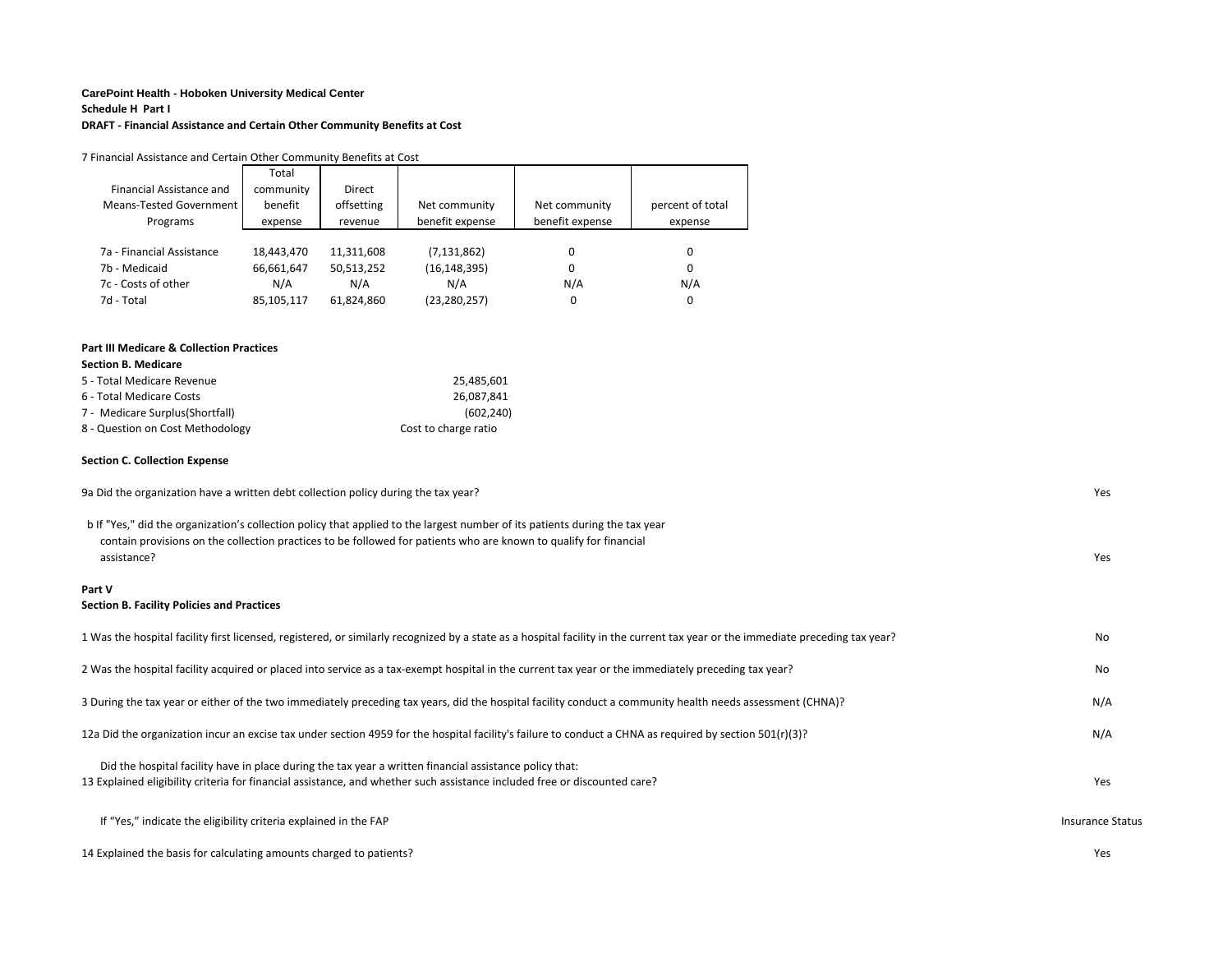#### **CarePoint Health - Hoboken University Medical Center Schedule H Part I DRAFT - Financial Assistance and Certain Other Community Benefits at Cost**

| 15 Explained the method for applying for financial assistance?                                                                                                                                                                                                                                                                                            |                                                        |                                                                                                                                                                                                                                                                                                                                              |                                    |
|-----------------------------------------------------------------------------------------------------------------------------------------------------------------------------------------------------------------------------------------------------------------------------------------------------------------------------------------------------------|--------------------------------------------------------|----------------------------------------------------------------------------------------------------------------------------------------------------------------------------------------------------------------------------------------------------------------------------------------------------------------------------------------------|------------------------------------|
| 16 Was widely publicized within the community served by the hospital facility?<br>17 Did the hospital facility have in place during the tax year a separate billing and collections policy, or a written financial assistance policy (FAP) that explained<br>all of the actions the hospital facility or other authorized party may take upon nonpayment? |                                                        |                                                                                                                                                                                                                                                                                                                                              |                                    |
|                                                                                                                                                                                                                                                                                                                                                           |                                                        |                                                                                                                                                                                                                                                                                                                                              |                                    |
|                                                                                                                                                                                                                                                                                                                                                           | a.                                                     | Reporting to credit agency(ies)                                                                                                                                                                                                                                                                                                              |                                    |
|                                                                                                                                                                                                                                                                                                                                                           | b.                                                     | Selling an individual's debt to another party                                                                                                                                                                                                                                                                                                |                                    |
|                                                                                                                                                                                                                                                                                                                                                           | c.                                                     | Deferring, denying, or requiring a payment before providing medically necessary care due to nonpayment of a previous                                                                                                                                                                                                                         |                                    |
|                                                                                                                                                                                                                                                                                                                                                           | d.                                                     | Actions that require a legal or judicial process bill for care covered under the hospital facility's FAP                                                                                                                                                                                                                                     |                                    |
|                                                                                                                                                                                                                                                                                                                                                           | е.                                                     | Other similar actions                                                                                                                                                                                                                                                                                                                        |                                    |
|                                                                                                                                                                                                                                                                                                                                                           | f.                                                     | None of these actions or other similar actions were permitted                                                                                                                                                                                                                                                                                | X                                  |
|                                                                                                                                                                                                                                                                                                                                                           |                                                        | 19 Did the hospital facility or other authorized party perform any of the following actions during the tax year before making reasnable efforts to determine                                                                                                                                                                                 |                                    |
|                                                                                                                                                                                                                                                                                                                                                           | the individual's eligibility under the facility's FAP? |                                                                                                                                                                                                                                                                                                                                              | No                                 |
|                                                                                                                                                                                                                                                                                                                                                           |                                                        |                                                                                                                                                                                                                                                                                                                                              | Made<br>presumptive<br>eligibility |
|                                                                                                                                                                                                                                                                                                                                                           |                                                        | 20 Indicate which efforts the hospital facility or other authorized party made before initiating any of the actions listed (whether or not checked) in line 19.                                                                                                                                                                              | determinations                     |
|                                                                                                                                                                                                                                                                                                                                                           |                                                        | 21 Did the hospital facility have in place during the tax year a written policy relating to emergency medical care that required the hospital facility to provide<br>without discrimination, care for emergency medical conditions to individuals regardless of their eligibility under the hospital facility's financial assistance policy? | Yes                                |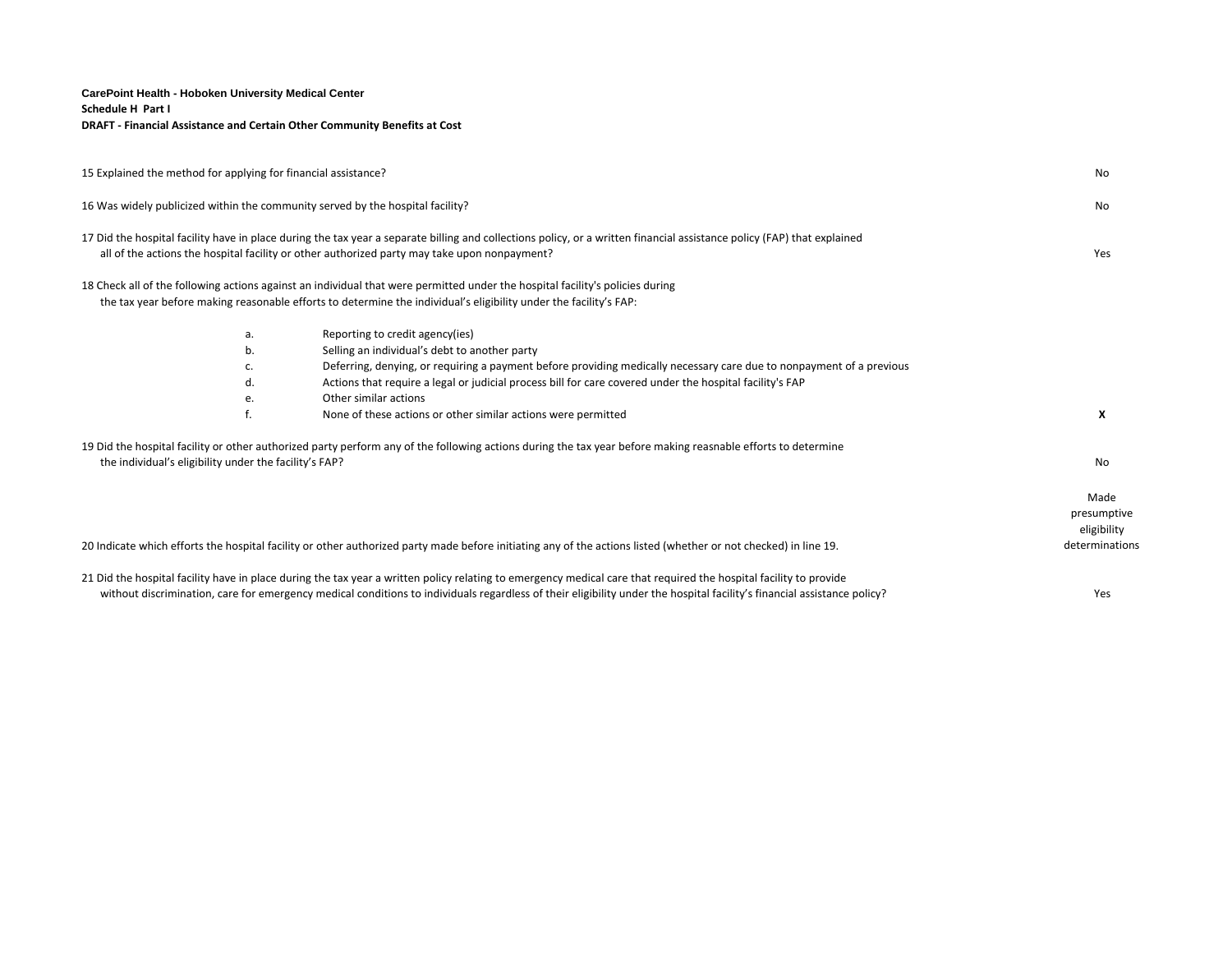## **CarePoint Health - Hoboken University Medical Center Schedule L Part II DRAFT - Transactions With Interested Persons**

| a) Name of interested person                    | Maple Healthcare, LLC |
|-------------------------------------------------|-----------------------|
| b) Relationship with Organization               | Common Ownership      |
| c) Purpose of loan                              | Working capital       |
| d) Loan to organization:                        | To                    |
| e) Original Principal Amount                    | \$8.706.553           |
| f) Balance due (including accrued/pik interest) | \$10,048,128          |
| h) Approved by board or committees              | Yes                   |
| i) Written agreement                            | Yes                   |